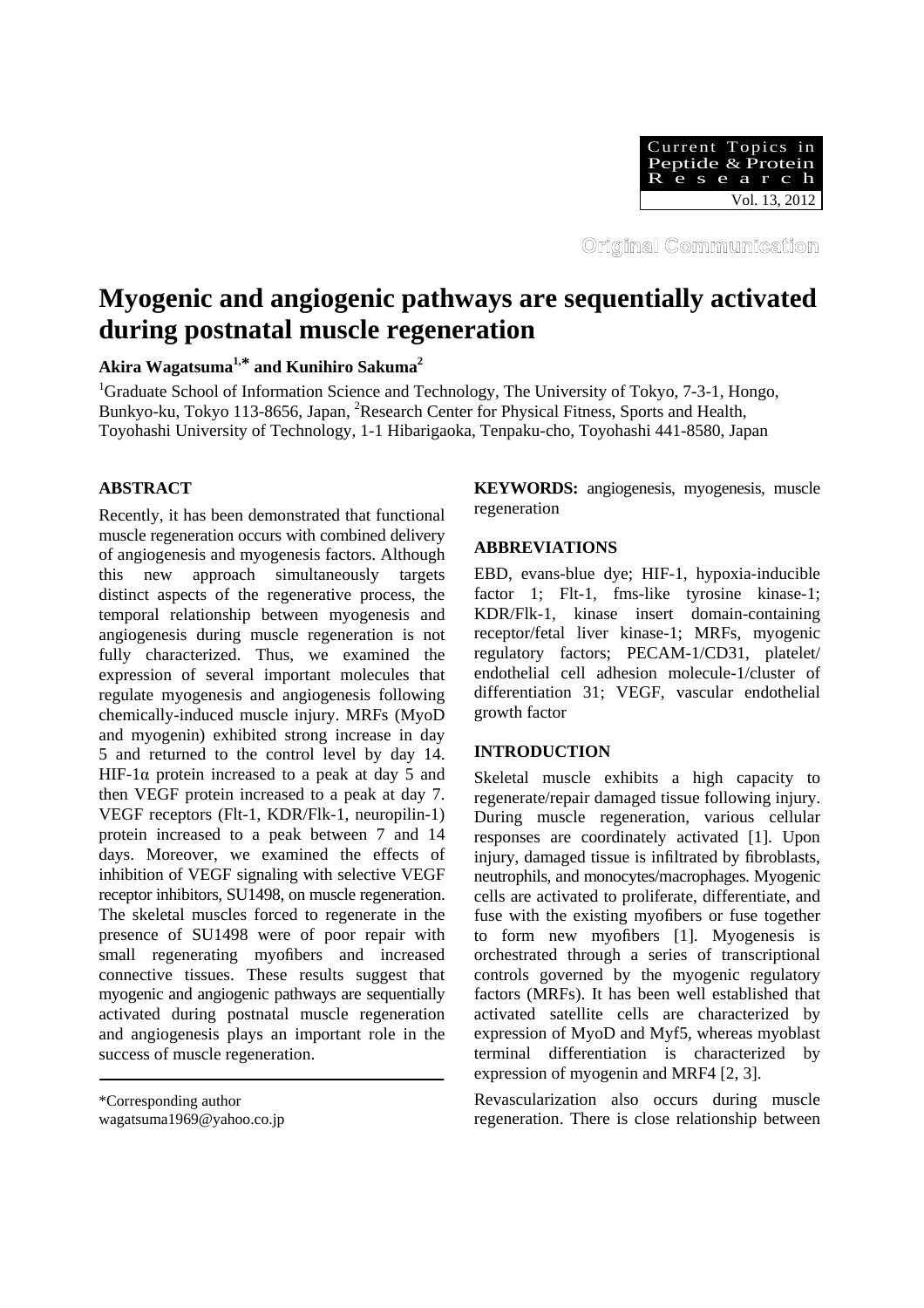maintaining a sufficient blood supply and muscle regeneration [4], indicating that revascularization contribute to the success of muscle regeneration [5]. The process of revascularization during muscle regeneration has been well documented. The endothelial cells and pericytes of capillaries undergo degeneration and subsequently new capillaries begin to develop along the existing capillary basement membrane [6]. The new capillaries sprout out from surviving capillaries toward the center of the injured area [7]. Angiogenesis is a biological process by which new capillaries are formed from pre-existing vessels [8]. It is essential in many physiological conditions such as embryogenesis, ovulation and wound repair [8]. It is tightly regulated by angiogenesis-regulated factors. Hypoxia-inducible factor 1 (HIF-1) plays a critical role in angiogenesis by activating transcription of genes encoding angiogenic growth factors such as vascular endothelial growth factor (VEGF) [9], which is a key regulator of physiological angiogenesis [10]. VEGF exerts its biological effects through two tyrosine kinase receptors, the fms-like tyrosine kinase (Flt-1) and the kinase insert domain-containing receptor/fetal liver kinase-1 (KDR/Flk-1), which are expressed primarily on endothelial cells [10]. Neuropilin-1 also acts as coreceptors to modulate VEGF signaling [11]. Recently, it has been reported that functional muscle regeneration occurs with combined delivery of angiogenic and myogenic factors [12]. Understanding how myogenic and angiogenic pathways respond to muscle injury will provide a valuable insight into strategy for therapeutic intervention for muscle disease. However, the temporal relationship between myogenesis and angiogenesis during muscle regeneration is not fully characterized [13].

In the present study, we examined the expression of several important molecules that regulate myogenesis and angiogenesis following chemicallyinduced muscle injury. Moreover, we examined the effects of inhibition of VEGF signaling with selective VEGF receptor inhibitors, SU1498, on muscle regeneration. Our results suggest that myogenic and angiogenic pathways are sequentially activated during postnatal muscle regeneration and angiogenesis plays an important role in the success of muscle regeneration.

# **MATERIALS AND METHODS**

#### **Animal care**

Male 4-week-old C57BL/6J mice (Clea Japan, Meguro, Tokyo) were used and housed in the animal care facility under a 12-h light/12-h dark cycle at room temperature  $(23 \pm 2 \text{ C})$  and  $55 \pm 5\%$  humidity. The mice were maintained on a diet of CE-2 rodent chow (Clea Japan) and given water ad libitum. The mice were procured after approval for the present study from The University of Tokyo Animal Ethics Committee.

## **Induction of muscle degeneration/regeneration**

Degeneration of skeletal muscle was induced by intramuscular injection of 50% glycerol [14]. After anesthesia by intraperitoneal injection of pentobarbital (50 mg/kg), the mouse's lateral and posterior surfaces of the lower-left hindlimb were shaved and prepared. The gastrocnemius muscles were exposed by making a 1.5-cm-long incision through the skin overlying the muscle belly. The belly region of the gastrocnemius was determined by verifying by palpation that this site was the bulkiest portion of the gastrocnemius when the right ankle joint fixed at 90° and was marked with a permanent marker. Following the injury, the skin incision was closed using a 6-0 silk suture and treated with hydrogen peroxide. We made a mark on the wound site with a permanent marker and checked it so that the marker should not disappear every day. Preliminary experiments were performed to verify to what extent muscle injury occurs by intramuscular injection of glycerol. Before inducing muscle injury, Evans-blue dye (EBD) (0.5 mg/0.05 ml PBS) was injected into the tail vein of the mice without anesthesia to visualize the degenerating myofibers [15]. After 1 h, gastrocnemius muscles were removed from mice and transversely sectioned in the usual manner. EBD injected intravenously stained only degenerating myofibers which were visible as blue fibers macroscopically and could also be seen as red fluorescent myofibers microscopically (Figure 1). We counted the number of EBD-positive degenerating myofibers in the entire section by fluorescent microscopy. Mean percentage of damaged-myofibers in relation to the whole skeletal muscle section was approximately 60-70%. The gastrocnemius muscles were isolated at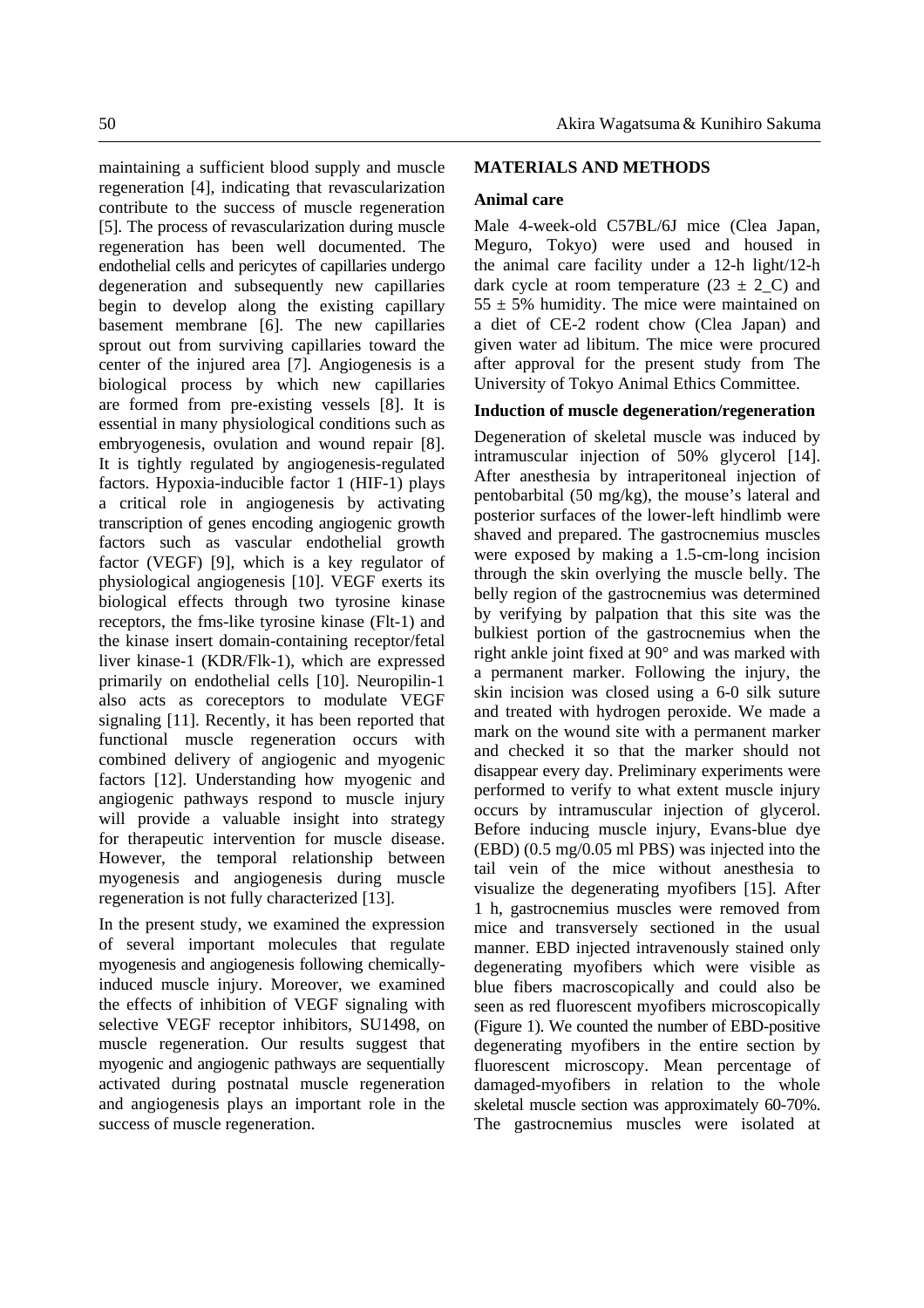

**Figure 1.** Histochemical evaluation of Evans blue staining after intravenous dye injection into mice. Tissues were isolated, frozen, cryosectioned, and then extensively washed with acetone. Sections were observed under a fluorescence microscope. Control mice showed no dye uptake into their myofibers. There were very few myofibers with a positive dye staining on sections of control animals, which were otherwise EBD negative. In injured muscle, the intracellular staining was diffusely distributed across the myofiber cytoplasm. Most of the EBDpositive fibers showed intense staining, whereas in some others, the signal was moderate. *Scale bar* = 100µm.

various time points (0.5, 1, 3, 5, 7, 10, 14, or 28 days) after muscle injury. Similarly, the gastrocnemius muscles were isolated from age-matched control mice without surgery at various time points. All procedures in the animal experiments were performed in accordance with the guidelines presented in the Guiding Principles for the Care and Use of Animals in the Field of Physiological Sciences, published by the Physiological Society of Japan.

# **Treatment of (ε)-3-(3,5-diisoproply-4 hydroxyphenyl)-2-[3-phenyl-n-propyl) amino-carbonyl] acrylonitrile (SU1498)**

To inhibit VEGF-KDR/Flk-1 signaling, 50 µl of SU1498 (10 uM) or DMSO was introduced into the muscle surrounding the injury site by direct intramuscular injection at day 1, 3, 5, and 7 after the initial injury. The gastrocnemius muscles were isolated at day 10 for histochemical analysis.

#### **Immunoblot analysis**

Total cellular protein extracts were prepared from whole gastrocnemius muscle with PBS, and then scraping the cells directly into sample buffer. Protein concentration was determined by BCA assay. Proteins were analyzed by sodium dodecyl sulfate-polyacrylamide gel electrophoresis (SDS-PAGE) and transferred to polyvinylidene fluoride membranes (Millipore Corp., Bedford, MA). Membranes were blocked with Odyssey Blocking Buffer (LI-COR Biosciences, Inc., Lincoln, NE) and incubated in primary antibody overnight at 4°C. Membranes were then incubated with appropriate secondary antibody for 1 hour at room temperature and analyzed with an Odyssey Infrared Imaging System (LI-COR). The antibodies are listed in Table 1. The intensity of bands was quantified by using ImageJ software (Ver. 1.42, http://rsb.info.nih.gov/ij/). To verify equal loading, membranes were probed with anti-β-Tubulin antibody or stained with IRDye Blue Protein Stain (LI-COR).

#### **Histochemical analysis**

The tissues were transversely sectioned at 8  $\mu$ m using a cryostat at -20°C and thawed on 3-amino propylethoxysilane-coated slides. The sections were fixed with 3.7% paraformaldehyde for 10 min, and then stained with hematoxylin and eosin for evaluation of general muscle architecture. For morphometrical analysis, randomly selected fields were photographed (original magnification,  $\times$ 100; six fields per sample). Fiber-cross sectional area (FCSA) was determined using ImageJ software.

## **RESULTS**

## **Expression of myogenic regulatory factors during muscle regeneration**

We examined the expression levels of MyoD and myogenin proteins during muscle regeneration.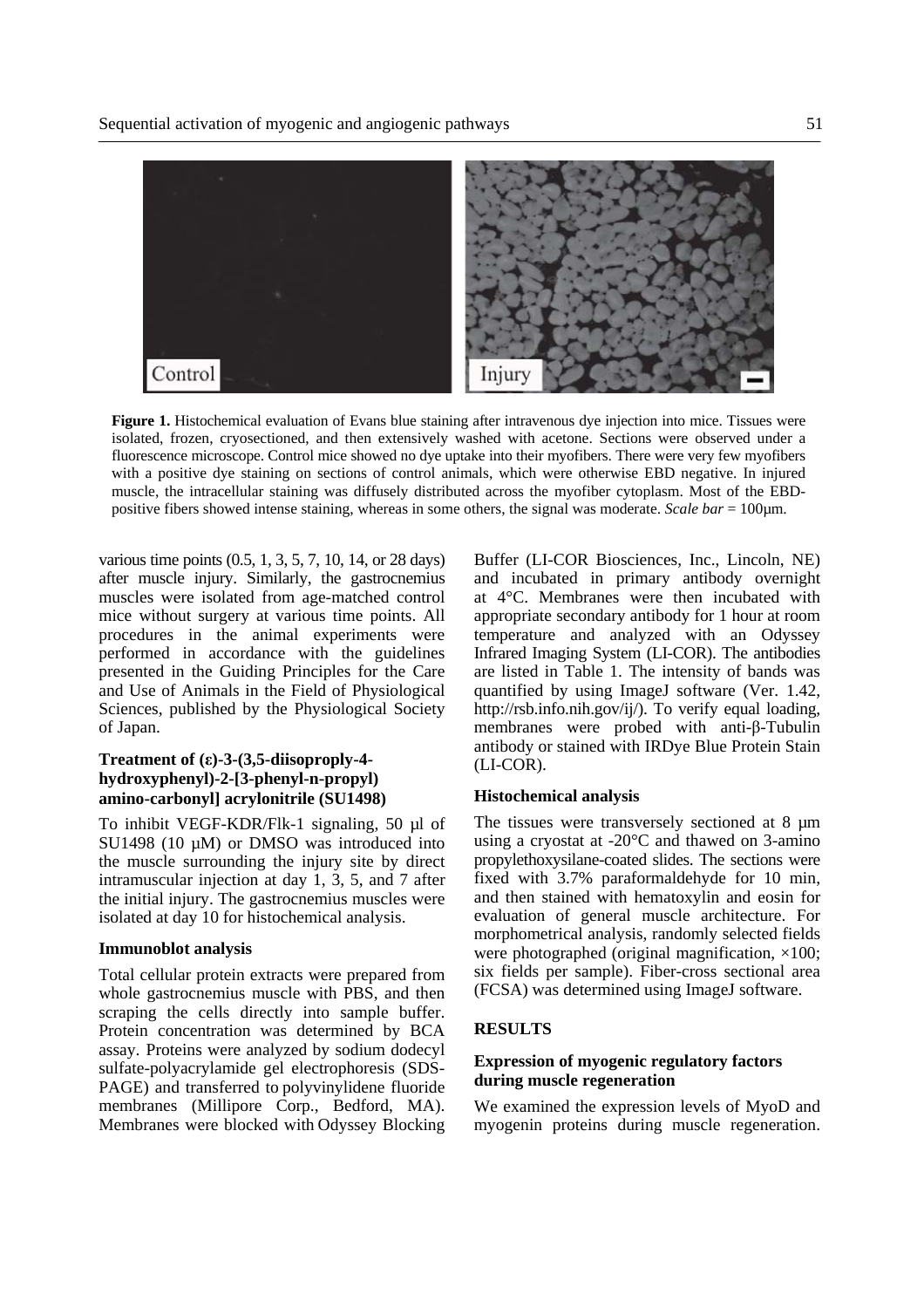| Antibody                          | Clone      | Ig type     | Epitope                                | Supplier                                   | Dilution |
|-----------------------------------|------------|-------------|----------------------------------------|--------------------------------------------|----------|
| Primary antibodies                |            |             |                                        |                                            |          |
| $M$ yoD $(C-20)$                  | Polyclonal | Rabbit IgG  | C-terminus (mouse)                     | Santa Cruz<br>Biotechnology, Inc.          | 1:5000   |
| Myogenin (m-225)                  | Polyclonal | Rabbit IgG  | Amino acids 1-225<br>full length (rat) | Santa Cruz<br>Biotechnology, Inc.          | 1:5000   |
| Myosin (sarcomere)<br>(MF 20)     | Monoclonal | Mouse IgG2b | (chicken)                              | <b>DSHB</b>                                | 1:500    |
| $HIF-1\alpha$                     | Polyclonal | Rabbit IgG  | Amino acids 530-825<br>(mouse)         | Novus Biologicals, Inc.                    | 1:1500   |
| $VEGF(A-20)$                      | Polyclonal | Rabbit IgG  | N-terminus (human)                     | Santa Cruz<br>Biotechnology, Inc.          | 1:3000   |
| $Flt-1(C-17)$                     | Polyclonal | Rabbit IgG  | C-terminus (human)                     | Santa Cruz<br>Biotechnology, Inc.          | 1:3000   |
| KDR/Flk-1 $(C-20)$                | Polyclonal | Rabbit IgG  | C-terminus (mouse)                     | Santa Cruz<br>Biotechnology, Inc.          | 1:2500   |
| Neuropilin-1                      | Polyclonal | Rabbit IgG  | C-terminus (rat)                       | <b>Oncogene Research</b><br>Products, Inc. | 1:2000   |
| PECAM-1 (CD31)<br>$(M-20)$        | Polyclonal | Goat IgG    | C-terminus (mouse)                     | Santa Cruz<br>Biotechnology, Inc.          | 1:2000   |
| $\beta$ -Tubulin (EP1331Y)        | Monoclonal | Rabbit IgG  | C-terminus (human)                     | Epitomics, Inc.                            | 1:5000   |
| Secondary antibodies<br>Conjugate |            |             |                                        |                                            |          |
| Rabbit IgG                        |            | Goat        | Alexa Fluor 680                        | Molecular Probes Inc.                      | 1:4000   |
| Mouse IgG                         |            | Rabbit      | IRDye800                               | Rockland<br>Immunochemicals, Inc.          | 1:4000   |
| Goat IgG                          |            | Donkey      | Alexa Fluor 680                        | Molecular Probes Inc.                      | 1:4000   |

**Table 1.** List of antibodies used in this study.

DSHB, developmental studies hybridoma bank.

Muscle regeneration in gastrocnemius muscle was induced following injection of glycerol, which causes extensive and reproducible muscle necrotic injury. The myogenic differentiation is initiated within 2 days followed by extensive regeneration within 7-14 days after initiation of muscle injury [14]. Figure 2 shows the temporal changes in the amount of MyoD and myogenin proteins during muscle regeneration. The amount of MyoD protein increased to a peak at day 5, followed by a progressive decrease by day 7, and returned to the control level by day 14. The pattern of temporal changes in myogenin protein levels was similar to that observed in the MyoD, exhibiting the same strong increase in day 5. We also examined the expression of sMyHC, terminal differentiation marker, during muscle regeneration. The amount of sMyHC protein rapidly decreased at day 0.5, followed by a progressive decrease by day 3, and increased by 2-fold at day 28, compared to control level.

## **Expression of angiogenesis-regulated factors during muscle regeneration**

Figure 3 shows the temporal changes in the amount of angiogenesis-regulated factors during muscle regeneration. The amount of HIF-1 $\alpha$ protein increased to a peak at day 5, followed by a progressive decrease by day 7, and returned to the control level by day 14. VEGF protein was detected to a small extent in control muscle. After muscle injury, the amount of VEGF protein increased to a peak at day 7 and remained above basal levels observed in control animals up to day 28. The amount of Flt-1 protein rapidly decreased at day 0.5, followed by a progressive decrease by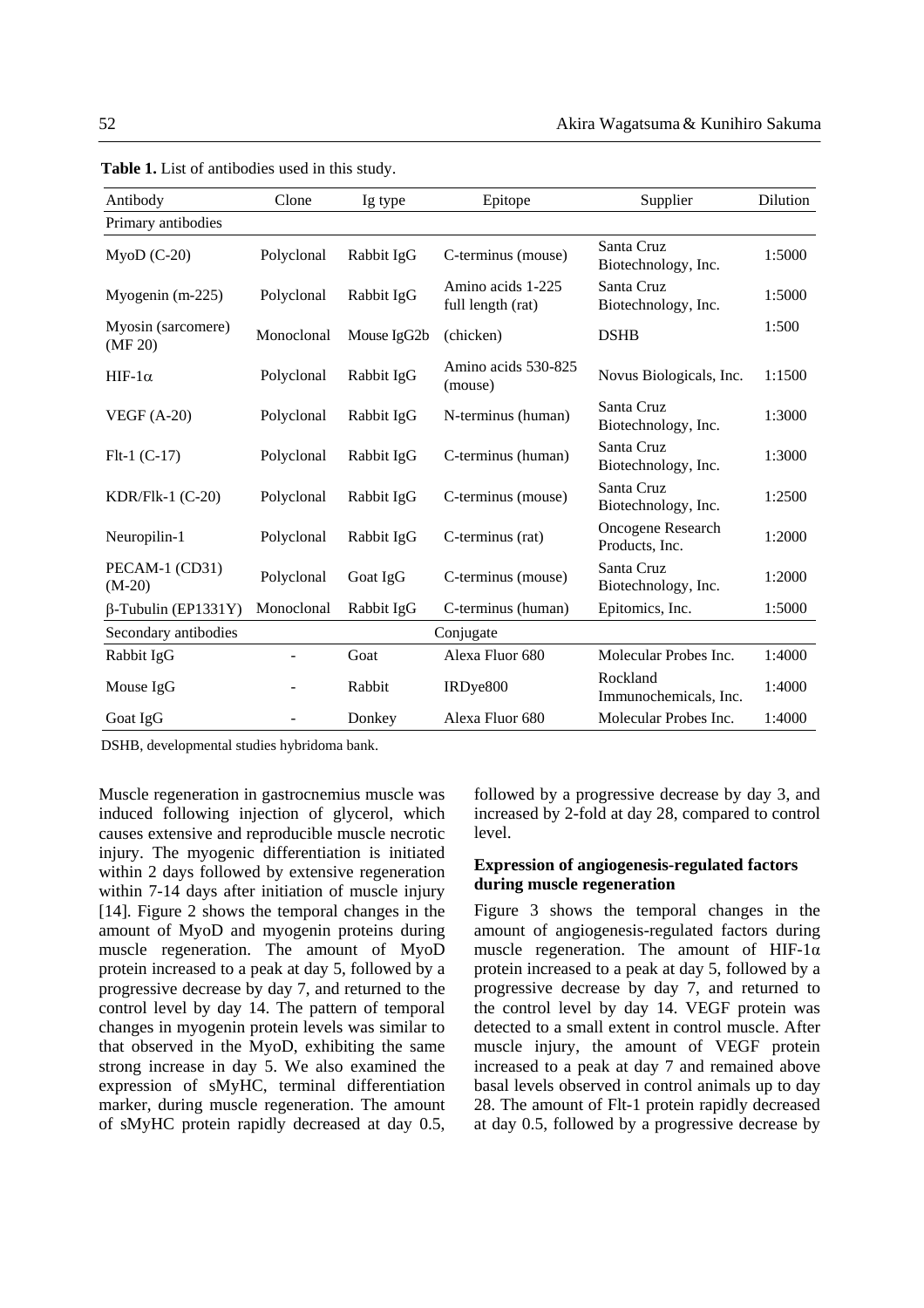

**Figure 2.** Time course of changes in amounts of MyoD, myogenin, and sarcomeric myosin heavy chain (sMyHC) during muscle degeneration/regeneration. Tissues were isolated at various time points. Samples were subjected to SDS-PAGE and immunoblotted using the indicated antibodies. Proteins were visualized to correspond to their expected size: MyoD (45-kDa), myogenin (36-kDa), sMyHC (220-kDa), and β-Tubulin (55-kDa). Quantification of immunoblot analysis of total extracts from muscle tissues. The intensities of bands were measured and normalized to the maximum value observed during muscle degeneration/regeneration. β-Tubulin was used as a loading control. Because of the extensive myofiber necrosis at early time points of muscle degeneration/regeneration, the amount of β-Tubulin was not equal across all the time points, as expected. The data are the means  $\pm$  SD of at least three independent experiments.

day 3, increased to a peak at day 14, and returned to the control level by day 28. Skeletal muscle tissue from control mice expressed the mature 230-kDa forms (KDR/Flk-1), whereas that from injured mice expressed both unglycosylated 150-kDa and mature 230-kDa forms. The amount of KDR/Flk-1 (230-kDa) protein rapidly decreased at day 0.5, followed by a progressive decrease by day 3, increased to a peak at day 14, and returned to the control level by day 28. Unglycosylated 150-kDa form was firstly detected at day 3, increased to a peak at day 7, and then not detected at day 28. The amount of neuropilin-1 protein increased to a peak at day 7 and returned to the control level by day 14. The amount of PECAM-1/CD31 protein remained unchanged from day 0.5 to day 7 and increased by 3-4-folds at day 28, compared to control level.

#### **Effects of SU1498 on muscle regeneration**

The biological effects of VEGF are mediated by at least two tyrosine kinase receptors, Flt-1 and KDR/Flk-1 which bind VEGF with high affinity [10]. There are significant differences with respect to biological activity between KDR/Flk-1 and Flt-1. KDR/Flk-1 but not Flt-1 can mediate the mitogenic and chemotactic effects of VEGF and activate signaling pathways [10]. SU1498, an inhibitor of KDR/Flk-1, has been used successfully to study the physiological manifestations of receptor functions [16]. To elucidate the possible role of angiogenesis during muscle regeneration, we examine the effect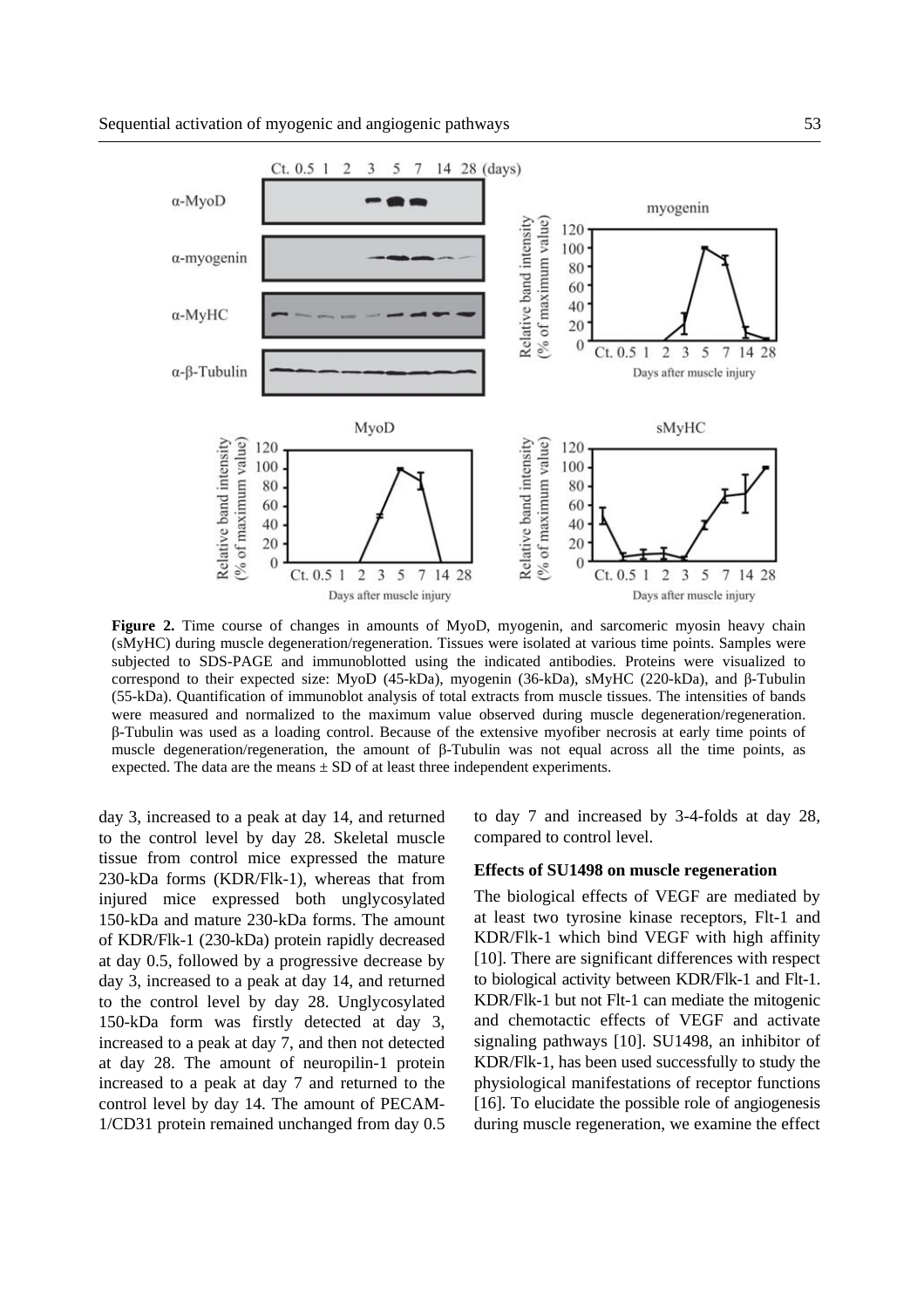

**Figure 3.** Time course of changes in amounts of HIF-1α, VEGF, Flt-1, KDR/Flk-1, Neuropilin-1, and PECAM-1/CD31 during muscle degeneration/regeneration. Proteins were visualized to correspond to their expected size: HIF-1α (120-kDa), VEGF (23-kDa), Flt-1 (180-kDa), KDR/Flk-1 (150-and 230-kDa), Neuropilin-1 (130-kDa), and PECAM-1/CD31 (130-kDa). β-Tubulin was used as a loading control as shown in Figure. 2. The data are the means  $\pm$  SD of at least three independent experiments.

of SU1498 on muscle regeneration. Glycerol was injected into gastrocnemius muscles of control and SU1498-treated mice. Ten days after initial injury, the muscles were removed, cryosectioned, and stained with hematoxylin and eosin. The control muscles contained numerous nascent myofibers with centrally located nuclei, whereas the skeletal muscles forced to regenerate in the presence of SU1498 were of poor repair with small myofibers and increased connective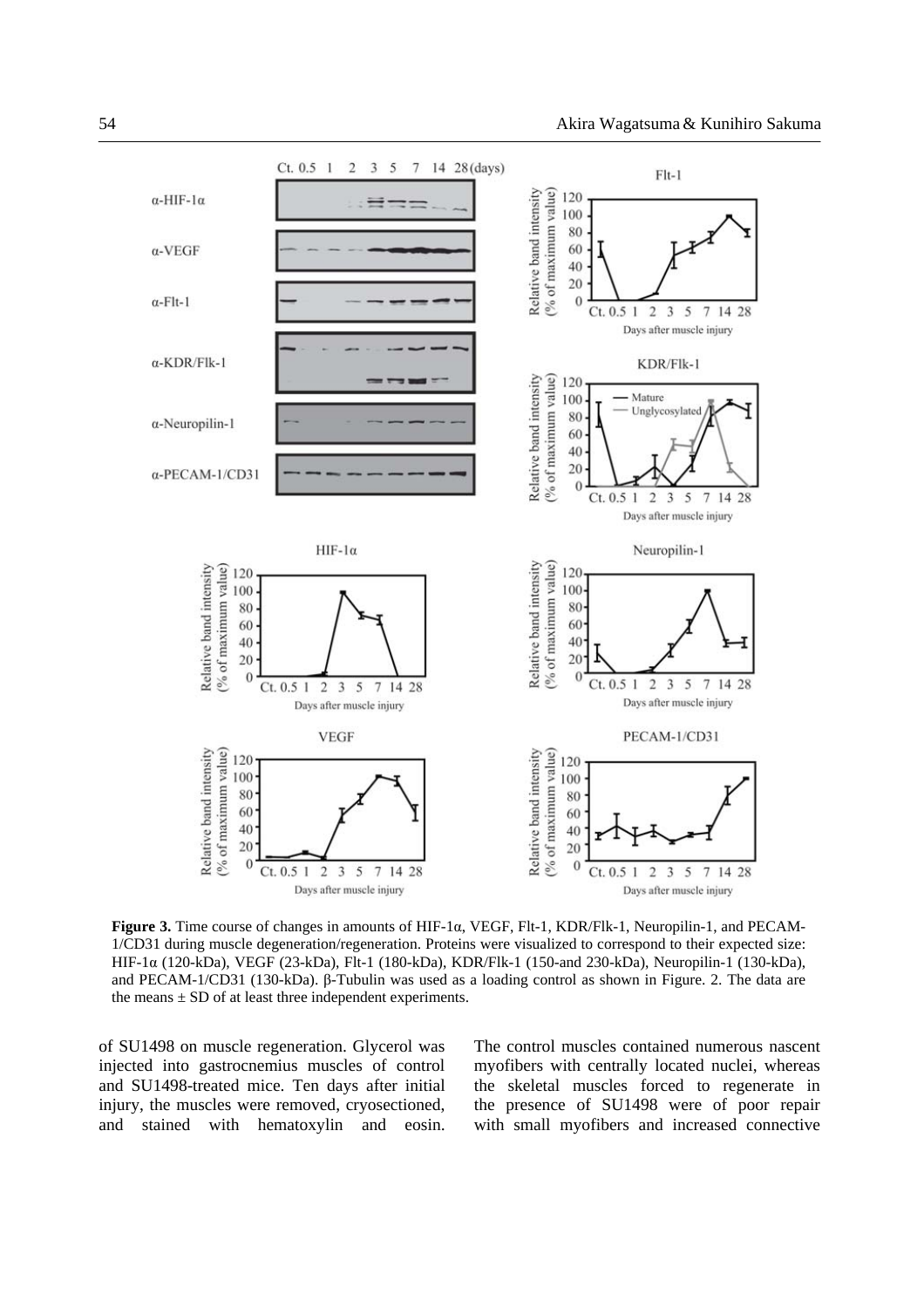

**Figure 4.** Effects of SU1498 treatment on muscle regeneration. Tissue were isolated for histochemical analysis 10 days after initiation of muscle injury, frozen, cryosectioned, fixed, and then stained with hematoxylin and eosin. *Scale bar* = 100µm. The data are the means ± SD of at least six independent experiments. There are statistically significant differences compared to the control: \*\*\*P<0.001.

tissues (Figure 4). A quantitative analysis showed FCSA of regenerating myofibers was smaller than that of control myofibers.

# **DISCUSSION**

In the present study, we examined the expression of several important molecules that regulate myogenesis and angiogenesis following chemicallyinduced muscle injury. Moreover, we examined the effects of inhibition of VEGF signaling with selective VEGF receptor inhibitors, SU1498 on muscle regeneration. The results of this study show that (1) myogenic and angiogenic pathways are sequentially activated during postnatal muscle regeneration; (2) angiogenesis plays an important role in the success of muscle regeneration.

We showed simultaneous upregulation of MRFs (MyoD and myogenin) during muscle regeneration. Overall, they are expressed simultaneously and relatively late in the process of myogenesis [2, 3]. Grounds *et al.* showed that increased MyoD and myogenin mRNA transcripts in mononuclear cells were detected as early as 6 h after injury, peaked between 24 and 48 h, and thereafter declined to pre-injury levels at 8 days using *in situ* hybridization technique [17]. We previously reported that MyoD and myogenin mRNA transcripts were simultaneously upregulated at day 3 after freeze muscle injury using real-time PCR analysis [18]. The expression pattern of their proteins exhibited the same strong increase at day 5 using immunoblot analysis [19]. Füchtbauer *et al.* demonstrated that both MyoD and myogenin proteins were detected in the regenerating myofibers using immunohistochemical analysis [20], suggesting that they may be coexpressed in the regenerating myofibers. MyoD induces terminal cell cycle arrest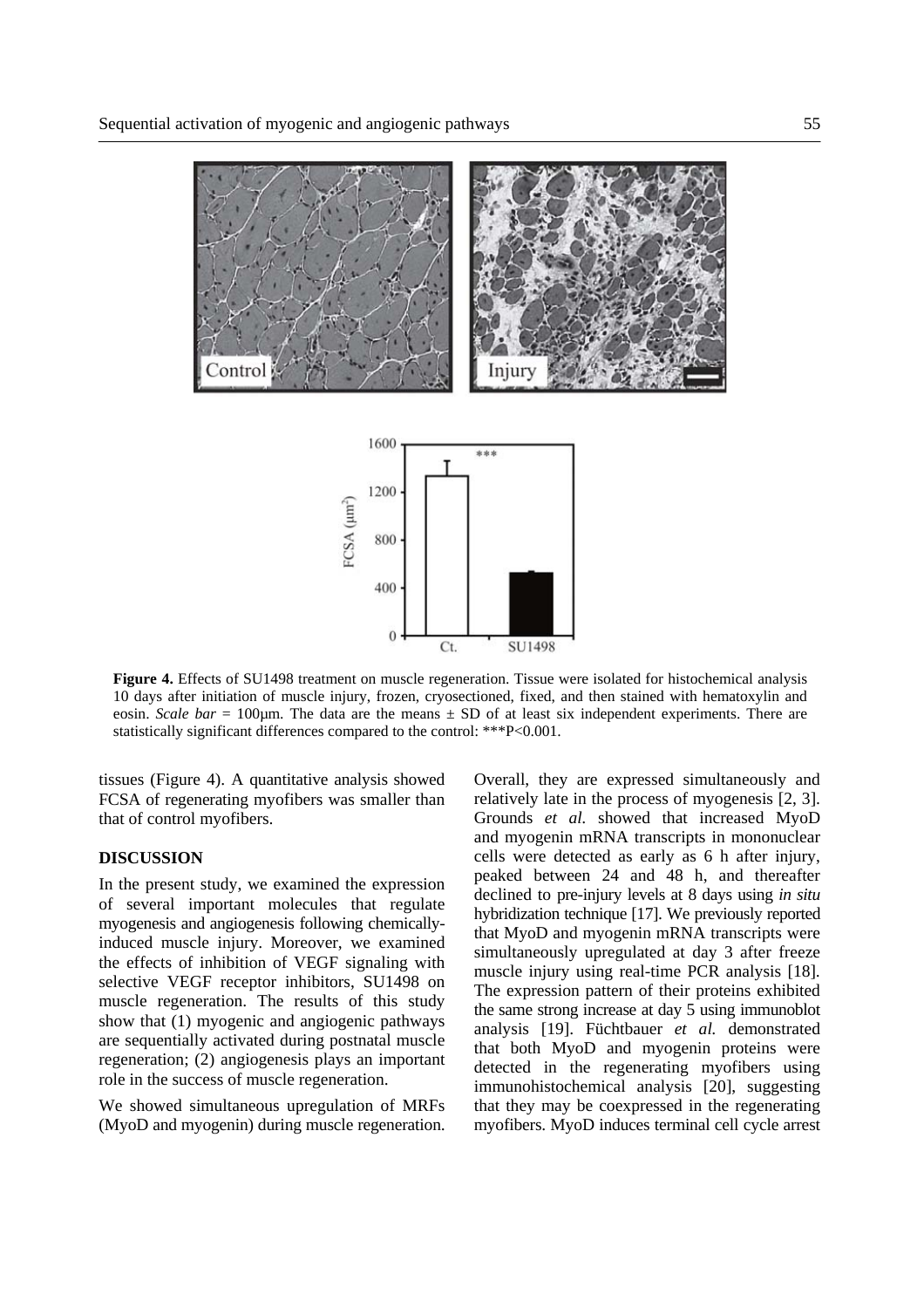during myogenic differentiation by increasing the expression of cyclin-dependent kinase inhibitor,  $p21^{WAF1/CIP1}$  [21]. The MRFs activate transcription of muscle-specific genes by binding, upon heterodimerization with ubiquitous E proteins [22], the E-box consensus sequence in skeletal muscle gene promoters and enhancers [23]. Considering their role in myogenesis, elevated expression levels of MyoD and myogenin in regenerating myofibers may reflect an increased demand for its basal functions during cell cycle growth arrest and/or the progressive expression of the muscle phenotype.

The time course and relationship of inflammation, angiogenesis and myogenesis following femoral artery occlusion have been already reported [13]. They showed that mitotic activity began in endothelial and muscle satellite cells 3 days after occlusion, resulting in new formation of capillaries and myofibers. They concluded that myogenesis and angiogenesis occur concomitantly in regenerating skeletal muscle because of ischemiainduced cell death and inflammation. However, our results indicate that activation of angiogenetic pathway occurs after that of myogenic pathway. The temporal difference of activation between myogenesis and angiogenesis may be, at least in part, supported by the observation that many newly formed regenerating myofibers with poorly organized capillary distribution were observed until day 5-7 after freeze muscle injury [24]. Considering their protein expression patterns observed in this study, there is temporal difference between myogenesis and angiogenesis during muscle regeneration. However, we cannot exclude the possibility that this discrepancy may be attributed to experimentation differences between the laboratories. Indeed, it is pointed out that the degree of muscle healing is dependent on the severity and age of the injury, the animal model used, and the outcome used to follow the healing process [25].

The biological activity of HIF-1 is determined by the expression and activity of the HIF-1 $\alpha$  subunit [26]. HIF-1 $\alpha$  dimerizes with HIF-1 $\beta$  and binds DNA to activate transcription of a number of target genes involved in the regulation of angiogenesis such as VEGF [27]. In the present study, increased expression of HIF-1α preceded expression of VEGF, suggesting that its expression may be dependent upon HIF-1 transcriptional activity. In support of this, cobalt-mediated HIF-1 $\alpha$  stabilization increased VEGF expression in C2C12 cells [18, 28]. When HIF-1 activity is enhanced by suppression of prolyl and asparaginyl hydroxylase activity by dimethyloxalylglycine, VEGF production increased in skeletal muscle [29]. Adeno-associated virus-mediated transduction of a stabilized form of HIF-1 $\alpha$  markedly increased capillary sprouting and proliferation in skeletal muscle [30]. Taken together, HIF-1 plays an important role in the regulation of VEGF expression. However, HIF-1 independent regulation of VEGF has been also reported. Arany *et al.* showed that transcriptional coactivator PGC-1α (peroxisome-proliferatoractivated receptor-γ coactivator-1α) was induced by a lack of nutrients and oxygen, and PGC-1 $\alpha$ powerfully regulated VEGF expression in cultured muscle cells and skeletal muscle *in vivo* [31]. The induction of VEGF by PGC-1α did not involve the canonical hypoxia response pathway and HIF-1 [31]. Instead, PGC-1α coactivated the orphan nuclear receptor ERRα (oestrogen-related receptor α) on conserved binding sites found in the promoter and in a cluster within the first intron of the VEGF gene [31]. Similarly, PGC-1 $\beta$  also induced the expression of VEGF *in vitro* and *in vivo*. The induction of VEGF by PGC-1β required coactivation of ERRα and is independent of the HIF pathway [32]. We previously reported that PGC-1β not PGC-1α was induced during muscle regeneration [33] suggesting that, PGC-1β also may stimulate the expression of VEGF during muscle regeneration.

It has been reported that the Flt-1 receptor gene is also regulated by HIF-1. Flt-1 promoter includes a sequence matching the HIF-1 consensus binding site previously found in other hypoxia-inducible genes such as the VEGF gene and erythropoietin gene [34]. An adenoviral vector encoding a constitutively stable hybrid form of HIF-1α increased Flt-1 expression in endothelial cells [35]. Besides HIF-1-dependent regulation, it is likely that VEGF affects Flt-1 expression. Sato *et al.* reported that VEGF stimulated Flt-1 expression and the combination of anti-Flt-1 and anti-KDR monoclonal antibodies almost completely inhibited VEGF-mediated induction Flt-1 in endothelial cells [36]. Considering that upregulation of VEGF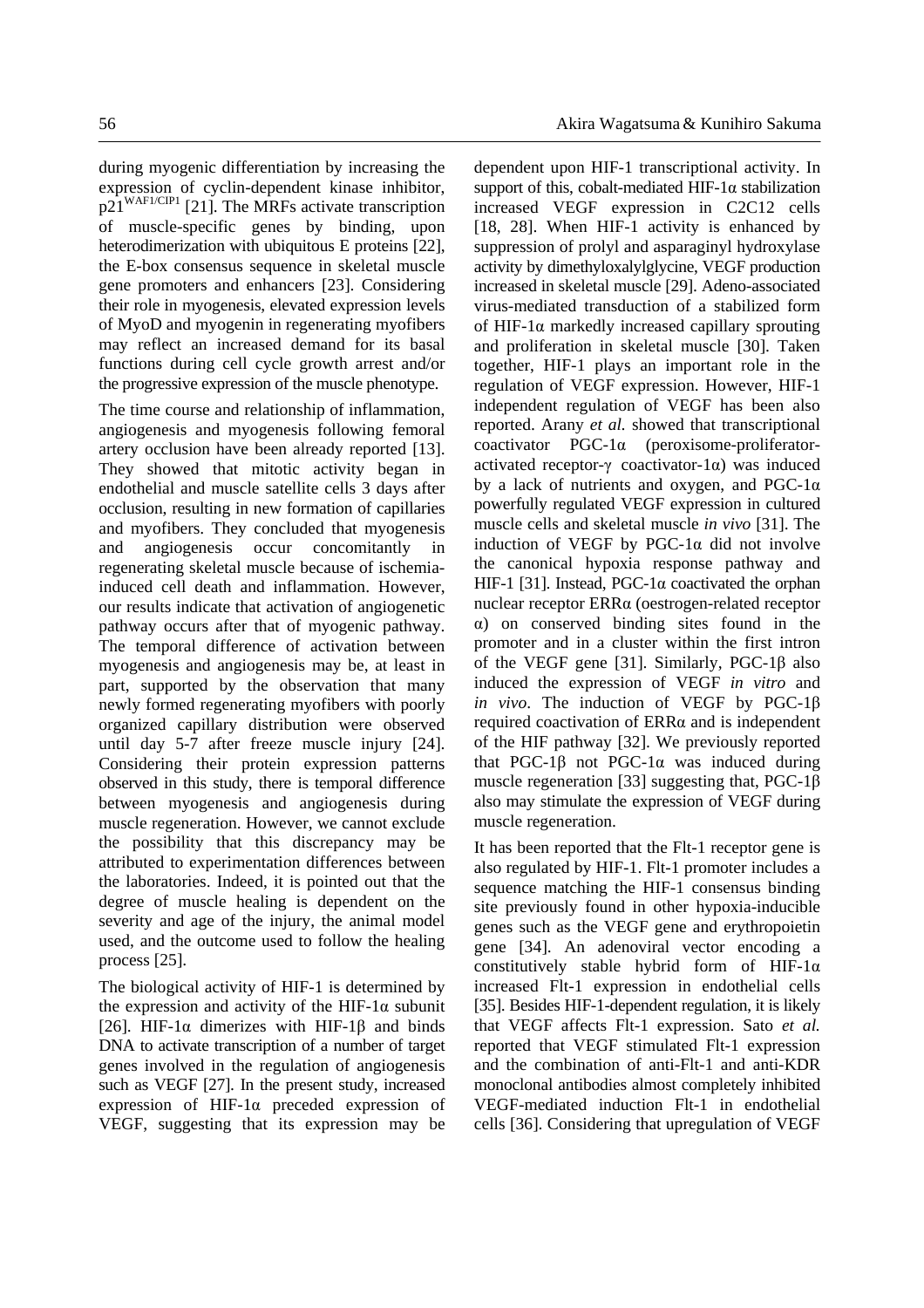was followed by increased Flt-1 expression in the process of muscle regeneration, Flt-1 expression may be regulated by HIF-1 transcriptional activity and VEGF.

In the present study, increased expression of VEGF occurred before expression of mature form and unglycosylated form of KDR/Flk-1 peaked during muscle regeneration. This may show that VEGF directly regulates expression of KDR/Flk-1. This possibility is supported by the previous study demonstrating that (1) VEGF treatment induced a time-dependent increase in KDR/Flk-1 protein; (2) Blockade of VEGF with a neutralizing anti-VEGF monoclonal antibody abolished VEGF-induced KDR/Flk-1 upregulation; (3) VEGF treatment resulted in an increase in KDR/Flk-1 receptor present on the endothelial cell surface; (4) VEGF treatment increased KDR/Flk-1 promoter activity and mRNA expression [37]. Taken together, upregulation of KDR/Flk-1 induced by VEGF may represent an important positive feedback mechanism for VEGF action in muscle injuryinduced angiogenesis.

It has been proposed that Flt-1 may not be primarily a receptor transmitting a mitogenic signal, but rather a 'decoy' receptor, able to regulate in a negative fashion the activity of VEGF on the vascular endothelium, by preventing VEGF binding to KDR/Flk-1 [38]. In contrast, KDR/Flk-1 is the major mediator of the mitogenic, survival, angiogenic, and permeability-enhancing effects of VEGF [10]. In the present study, both Flt-1 and KDR/Flk-1 was simultaneously upregulated during muscle regeneration. This suggests that they may be coordinately expressed to control the effects of VEGF on endothelial cells during muscle regeneration.

Neuropilin-1 is originally characterized as a neuronal receptor for certain secreted members of the collapsin/semaphorin family [39, 40], and also plays a role in vasculogenesis and angiogenesis. Neuropilin-1 mutant mice exhibited cardiovascular defects [41], while mice treated with antineuropilin-1 antibody exhibited impaired wound angiogenesis [42]. Neuropilin-1 functions as a coreceptor for  $VEGF<sub>165</sub>$ , enhancing its binding to KDR/Flk-1 and its bioactivity [11]. This study is, to our knowledge, the first to deal with the potential regulation of neuropilin-1 expression during muscle regeneration. We found neuropilin-1 increased in injured muscle, suggesting that this receptor may be associated with angiogenesis during muscle regeneration. Interestingly, both KDR/Flk-1 and neuropilin-1 proteins simultaneously increased in injured muscle, suggesting that they may be coordinately expressed to function as a coreceptor for VEGF.

We used PECAM-1/CD31, vascular endothelial marker, to evaluate the extent of capillarization during muscle regeneration. PECAM-1/CD31 protein increased approximately 3-fold at day 28, compared to control level, suggesting that excessive growth of new capillaries may occur in the process of muscle regeneration. Winkel *et al.* reported morphological adaptation of the process of neovascularization when the gracilis anterior muscles were devascularized and transplanted into the femoral region [43]. They observed that the loose connective tissue between the slender regenerating myofibers was filled by a closely meshed network of capillaries and sinusoids after surgery. They suggest that this excessive capillarization may be typical of endothelial cell proliferation as well as a reaction to the need for an increased oxygen supply to the regenerating myofibers. This adaptive response may indicate that the capillary supply adjusts to the maximum aerobic capacity as well as to the mitochondrial content of the myofibers [44].

Pharmacologic inhibition of VEGF-KDR/Flk-1 signaling attenuated muscle regeneration, suggesting that it induces an insufficient capillary network, resulting in impairing a cooperative relationship between myofibers and capillaries. However, we cannot exclude the possibility that SU1498 has a direct effect on myogenic cells because KDR/Flk-1 was expressed in myoblasts, myotubes, and regenerating myofibers [45-50]. Several evidences indicate that VEGF-KDR/Flk-1 signaling plays an important role in cell survival and differentiation. Germani *et al.* reported that VEGF administration to differentiating C2C12 myoblasts prevented apoptosis, while inhibition of VEGF signaling with SU1498 or a neutralizing Flk-1 antibody, enhanced cell death [46]. Arsic *et al.*  also reported that treatment with SU1498 abolished the protective effect of VEGF on camptothecin-induced cell apoptosis in cultured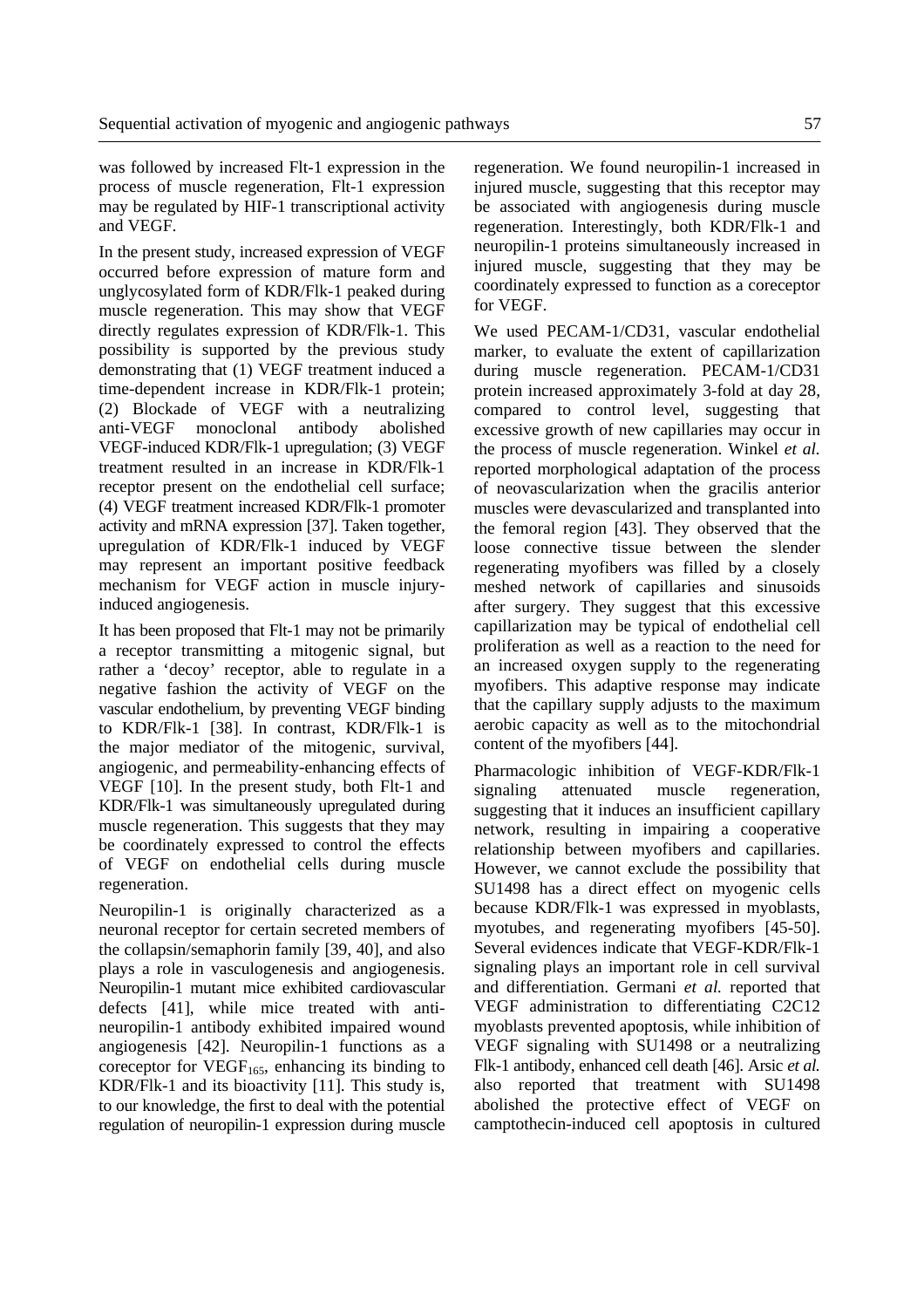myoblasts and C2C12 cells [47]. Messina *et al.* reported that VEGF treated *mdx* mice, a model of Duchenne muscular dystrophy, showed reduced necrotic fibers area and increased regenerating myofibers area with an augmented number of myogenin-positive satellite cells and of developmental myosin heavy chain-positive myofibers [50]. We observed that treatment with SU1498 can block the differentiation of myoblasts into myotubes (our unpublished data). Therefore, VEGF-KDR/Flk-1 signaling may have an impact on both myogenic and angiogenic pathways.

In conclusion, we demonstrated that myogenic and angiogenic pathways were sequentially activated during muscle regeneration and pharmacologic inhibition of VEGF-KDR/Flk-1 signaling resulted in attenuating muscle regeneration. Understanding how myogenic and angiogenic pathways respond to muscle injury will provide a valuable insight into strategy for therapeutic intervention for muscle disease. Recently, Borselli *et al.* reported that functional muscle regeneration occurs with combined delivery of angiogenic and myogenic factors [12]. The dual delivery of VEGF/insulinlike growth factor-1 (IGF-1) from an injectable biodegradable hydrogel leads to a complete functional recovery of ischemic injured skeletal muscle compared to the delivery of VEGF or IGF-1 alone. Our data may contribute to the strategy of simultaneously targeting distinct aspects of the regenerative process.

## **ACKNOWLEDGEMENTS**

This research was supported by the MEXT (The Ministry of Education, Culture, Sports, Science and Technology) (Grant-in Aid for Scientific Research (C), 22500658), Japan.

#### **REFERENCES**

- 1. Chargé, S. B. and Rudnicki, M. A. 2004, Physiol. Rev., 84, 209-238.
- 2. Zammit, P. S., Partridge, T. A., and Yablonka-Reuveni, Z. 2006, J. Histochem. Cytochem., 54, 1177-91.
- 3. Bentzinger, C. F., Wang, Y. X., and Rudnicki, M. A. 2012, Cold Spring Harb. Perspect. Biol., 4, pii: a008342.
- 4. Carlson, B. M. 1973, Am. J. Anat., 137, 119-149.
- 5. Carlson, B. M. and Faulkner, J. A. 1983, Med. Sci. Sports. Exerc., 15, 187-198.
- 6. Vracko, R. and Benditt, E. P. 1972, J. Cell Biol., 55, 406-419.
- 7. Järvinen, M. 1976, Acta. Pathol. Microbiol. Scand., [A] 84, 85-94.
- 8. Ribatti, D. 2005, Br. J. Haematol., 128, 303-9.
- 9. Pugh, C. W. and Ratcliffe, P. J. 2003, Nat. Med., 9, 677-84.
- 10. Ferrara, N., Gerber, H. P., and LeCouter, J. 2003, Nat. Med., 9, 669-76.
- 11. Soker, S., Takashima, S., Miao, H. Q., Neufeld, G., and Klagsbrun, M. 1998, Cell, 92, 735-745.
- 12. Borselli, C., Storrie, H., Benesch-Lee, F., Shvartsman, D., Cezar, C., Lichtman, J. W., Vandenburgh, H. H., and Mooney, D. J. 2010, Proc. Natl. Acad. Sci., 107, 3287-92.
- 13. Scholz, D., Thomas, S., Sass, S., and Podzuweit, T. 2003, Mol. Cell Biochem., 246, 57-67.
- 14. Kawai, H., Nishino, H., Kusaka, K., Naruo, T., Tamaki, Y., and Iwasa, M. 1990, Acta. Neuropathol., 80, 192-7.
- 15. Straub, V., Rafael, J. A., Chamberlain, J. S., and Campbell, K. P. 1997, J. Cell Biol., 139, 375-85.
- 16. Boguslawski, G., McGlynn, P. W., Harvey, K. A., and Kovala, A. T. 2004, J. Biol. Chem., 279, 5716-24.
- 17. Grounds, M. D., Garrett, K. L., Lai, M. C., Wright, W. E., and Beilharz, M. W. 1992, Cell Tissue Res., 267, 99-104.
- 18. Wagatsuma, A., Kotake, N., and Yamada, S. 2011, Mol. Cell Biochem., 347, 145-55.
- 19. Wagatsuma, A., Shiozuka, M., Kotake, N., Takayuki, K., Yusuke, H., Mabuchi, K., Matsuda, R., and Yamada, S. 2011, Mol. Cell Biochem., 358, 265-80.
- 20. Füchtbauer, E. M. and Westphal, H. 1992, Dev. Dyn., 193, 34-9.
- 21. Halevy, O., Novitch, B. G., Spicer, D. B., Skapek, S. X., Rhee, J., Hannon, G. J., Beach, D, and Lassar, A. B. 1995, Science, 267, 1018-1021.
- 22. Lassar, A. B., Davis, R. L., Wright, W. E., Kadesch, T., Murre, C., Voronova, A., Baltimore, D., and Weintraub, H. 1991, Cell, 66,305-315.